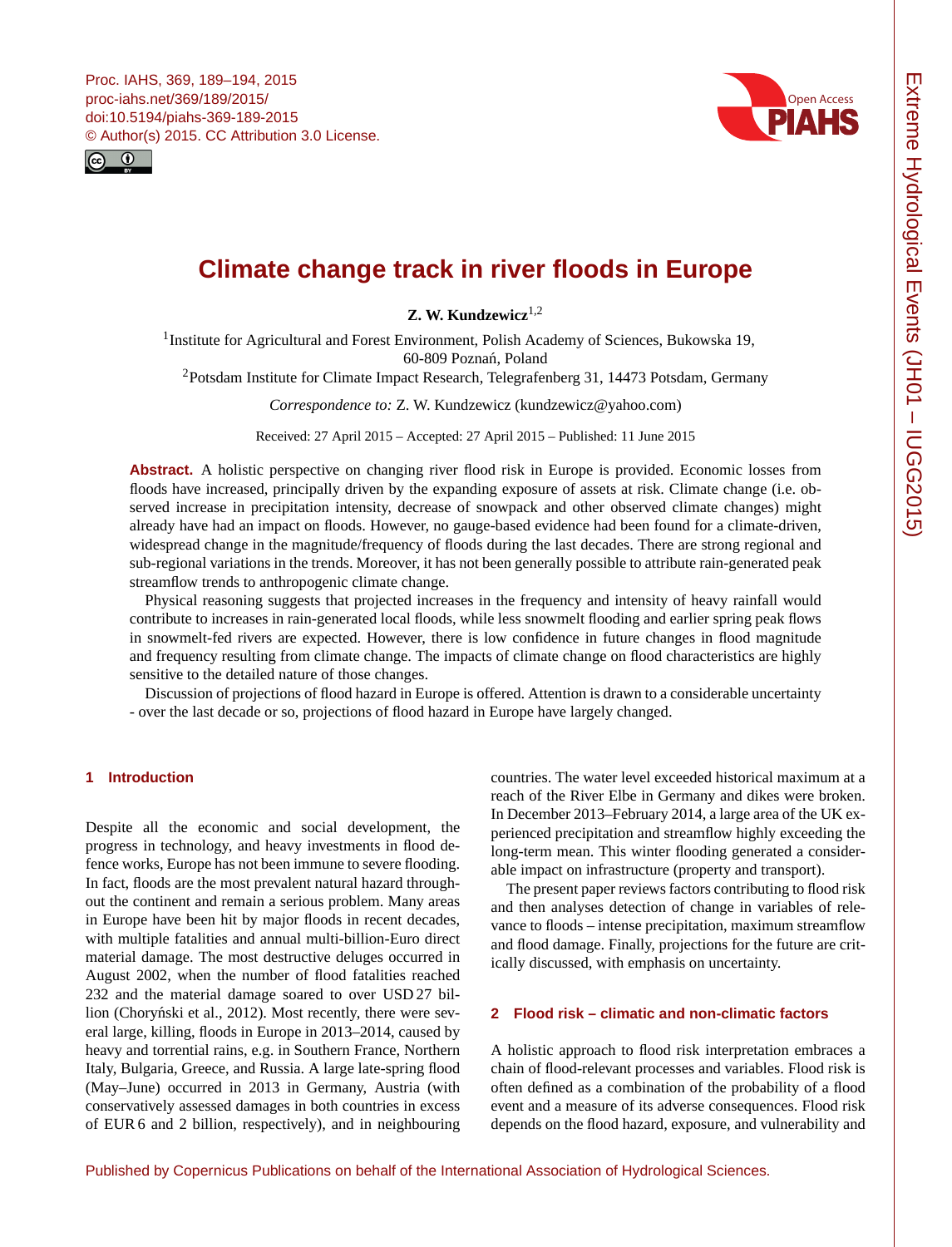these three are influenced by numerous, climatic and nonclimatic, factors.

The principal climatic factors determining flood hazard are: the temperature-driven water-holding capacity of the atmosphere, the water vapor content, and the characteristics of intense precipitation. The phase of precipitation (rain or snow) and its distribution in space and time; the sequence of temperature (important for freeze and thaw of snow cover, and freeze up and break up of river ice); as well as large-scale circulation patterns, also play a role.

Beyond the climate, also the characteristics of terrestrial and fluvial systems play a pivotal part in driving flood hazard (Hall et al., 2014). The river flow process is an integrated result of processes in the drainage basin – from precipitation to runoff. It depends on multiple natural factors, as well as on watershed management practices and river engineering that alters the river conveyance system over time.

Land-use and land-cover changes, e.g. caused by socioeconomic factors, condition the transformation of precipitation into runoff. In an urban basin, with high portions of impermeable areas and high values of the runoff coefficient (portion of precipitation that enters a stream), the peak streamflow for the same precipitation hydrograph is higher, while the time-to-peak is shorter than in a rural (and especially forested) basin of comparable size, with similar topography and soils. Also river regulation (e.g. channel straightening and shortening, channelization) and flood defenses (dikes and dams) alter the response time of the river system to an intense precipitation or a high inflow to a river reach, hence, affect flood wave propagation.

Numerous socio-economic factors influence flood exposure and vulnerability. Particularly relevant variables in the domain of economic and social systems are the number of inhabitants of flood-prone areas and the flood damage potential accumulated there. Important socio-economic factors influencing flood risk are: vulnerability, adaptive capacity, risk awareness and risk perception. Considerable progress in reducing the vulnerability and number of flood fatalities can be achieved if flood-risk awareness is improved.

Many inhabitants of Europe live in flood-risk areas. According to the data compiled by the IWR (2011), the percentage of the population living in flood-prone areas in the UK and the Netherlands is, respectively, 9 and 55 %. In the UK, about 5.7 million properties are located in flood plains, while assets in flood plains in the Netherlands constitute 65 % of the national total.

## **3 Observations – change detection in flood data**

There is a view that recent claims of an increase in flood risk are not warranted and simply result from the "CNN effect", i.e. the ubiquity of disaster news accompanying technological development and the advance of globalization. Possibly – say some – the world is no worse off in terms of floods than a few decades ago, yet the coverage is now much more extensive and negatively focused (cf. Kundzewicz, 2011). In the past, before the technological revolution and globalization, it was not technically possible to collect and promptly disseminate information on remote floods. Now, media organizations highlight and headline floods wherever they occur and tend to dramatize situations. As a result, a flood event in a most remote corner of Europe is reported on television news worldwide in near real-time, just hours after happening. Such an event would have been overlooked in the not-too-distant past. However, even if the CNN effect is real, the increase in flood damage and flood risk in recent decades has been beyond doubt.

As noted by Zolina (2012), intense precipitation in Europe exhibits complex variability and lacks a robust spatial pattern. However, the dominating tendency is that heavy precipitation has been increasing. This includes widespread increases in the contribution to total annual precipitation from very wet days (days in which precipitation amounts exceed the 95th percentile value), corresponding to an observed, and expected on physical grounds, increase in water vapour amount in the warmer atmosphere. In many regions (e.g. central-western Europe and European Russia), increasing trends in high percentiles of daily winter precipitation were found, confirmed by some more detailed country-based studies (e.g., Hattermann et al., 2013), but in some regions trends were decreasing. The changes in heavy precipitation are inconsistent across studies, and are region- and seasonspecific and statistics are strongly influenced by inter-annual and inter-decadal variability. Seneviratne et al. (2012) assessed that there is medium confidence in trends for heavy precipitation in Europe, observed to date, because of partly inconsistent signals across studies and regions, especially in summer. Also, the structure of precipitation has changed – as stated by Zolina (2012), short, isolated rain events have been regrouped into prolonged wet spells. In some countries (e.g. Germany, cf. Hattermann et al., 2013), changes in frequency of climate circulation patterns have been spotted towards "wet" patterns.

The results of change detection study of annual maximum river flows (cf. Kundzewicz et al., 2005; Svensson et al., 2005) do not support the hypothesis of a ubiquitous increase in annual maximum river flows. No gauge-based evidence of geographically organized patterns of robust and ubiquitous climate-driven change in flood magnitude and frequency of high discharge in European rivers during the last decades has been identified. Nevertheless, Kundzewicz et al. (2005), who analysed 70 long time series of river discharge in Europe, found that the overall maxima for the period 1961– 2000 occurred more frequently in 1981–2000 (46 times) than in 1961–1980 (24 times).

In climates where seasonal snow storage and melting play a significant role in annual runoff, the hydrological regime is affected by changes in temperature, and there is abundant evidence for changes in the timing (earlier occurrence) of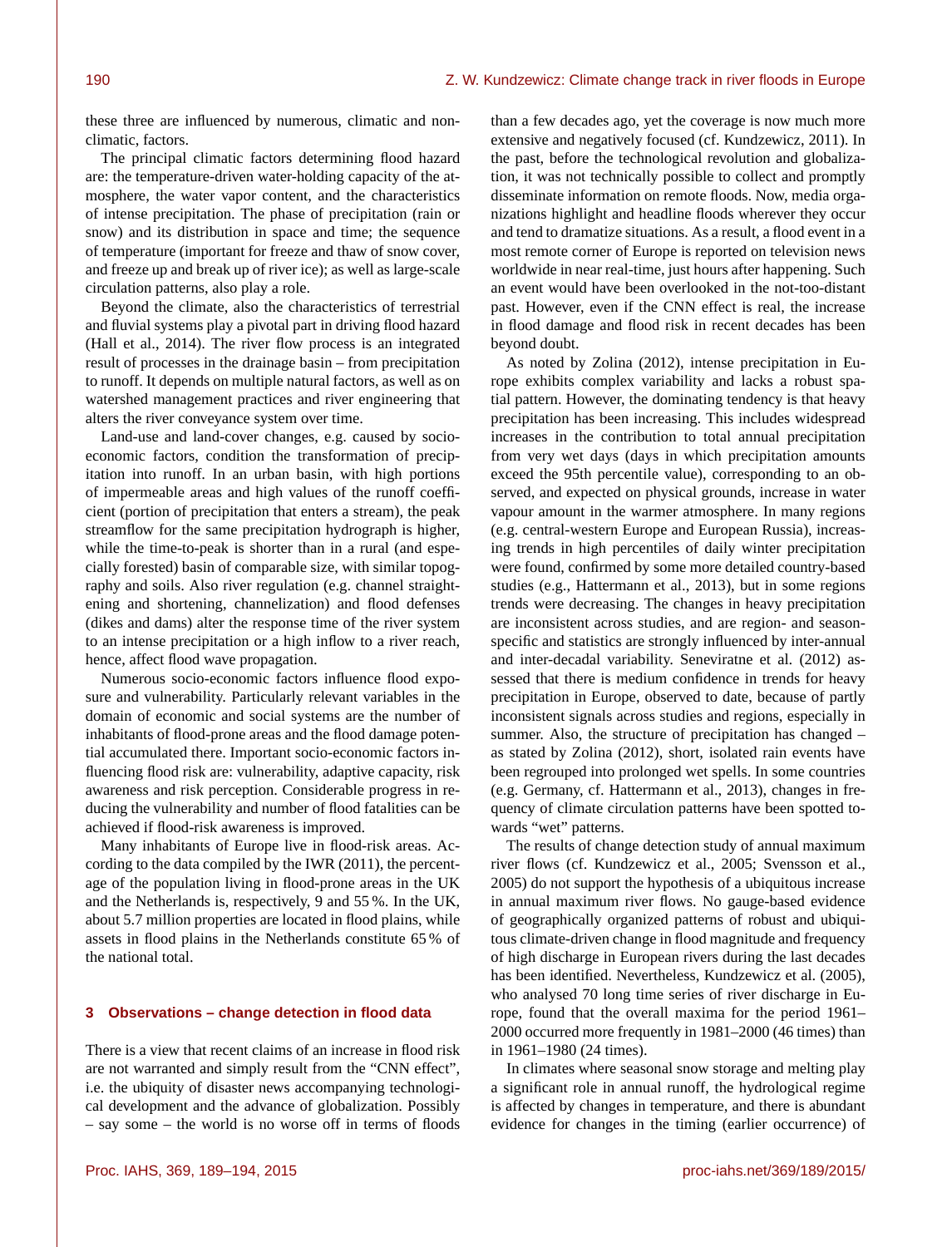spring peak flows in snowmelt- and glacier-fed rivers. However, not all such areas are experiencing changes in the magnitude of peak flow (Kundzewicz, 2012).

The availability of 25 years of large flood records in the Dartmouth Flood Observatory Archive allowed analysis of the time series of flood indices over Europe. The countries with multiple large floods during 1985–2009 are: Romania, Czech Republic, Slovak Republic, UK, Germany and Austria, of which Romania was affected most frequently (nine large floods). Kundzewicz et al. (2013) found increase in the numbers of large flood events during 1985–2009, where large floods were defined as events above fixed thresholds of severity or magnitude. However, the clear rising trends are superimposed on considerable variability. For example, in the flood-rich years 1997 and 1998, the number of floods of large magnitude in Europe equalled 11 and 12, respectively, while in a flood-poor year, such as 2000, this number was only 4.

Wet and dry years occur in clusters, creating flood-rich and flood-poor episodes. For instance, on the Danube in Vienna, grouping of five of the six largest floods in the 19th century was observed in the last two decades of the century, illustrating pronounced clustering of extreme events (Blöschl and Montanari, 2010).

For Germany, Hattermann et al. (2013) showed that the results of change detection are far from being uniform over all parts of the country. In parts of Germany, maximum river flows are found to have increased, but in other areas, a decrease is noted. This means that no ubiquitous, general, and significant changes in observed flood flows can be detected, even at a national scale, and dissemination of this finding is very important.

Recently, large floods have become more destructive than ever in much of Europe. Overall annual aggregated losses from flood disasters in Europe, as well as insured (inflation adjusted) losses, are increasing, but with considerable volatility from year to year (Kron, 2012; Lugeri et al., 2010).

There are multiple factors contributing to the growth of flood risk that differ for different countries and for different flood generation mechanisms. Handmer et al. (2012) and Kundzewicz et al. (2014) stated that the exposure of people and economic assets has been the major cause of long-term increases in economic losses from floods. Long-term trends in economic disaster losses, adjusted for wealth and population increases, have not been attributed to climate change.

Flood risk has increased in European countries primarily as a consequence of the increase in exposure to floods and damage potential in result of social and economic advances. Problems grow as people become wealthier because technology in its various forms helps the populating of more "difficult" areas (maladaptation). This trend has been exacerbated by ill-advised planning decisions regarding the location of settlements.

The potential for flood damage is increasing because structural defences such as dikes and dams have been built. Typically, dikes offer adequate protection against small and

medium size floods, i.e. the number of damaging floods in this range decreases when dikes are in place. The positive effects of dikes (or reservoirs or polders) against floods lower than the design flood are evident, but the negative side (enhancing development of flood-prone areas) is often overlooked rather than being appropriately considered beforehand.

It can be stated that, using the parlance of mechanics, human kind has contributed to increase in the load and to decrease in resistance of the system. The first part of the statement refers to the higher flood magnitudes generated by a given precipitation event (and, possibly, to anthropogenic increase in intense precipitation), while the second part can be understood as the amplification of the flood damage potential.

Finding a trend or "signal" in a system characterized by large natural variability or "noise" is difficult and requires lengthy and good-quality records. The problem of detecting a climate change signature in river flow data is quite complex, so that particular care is needed in selecting data and sites for use in studying climate impact on floods. In order to assess climatically-forced hydrological changes, data should be taken from pristine drainage basins that are not affected by human activities such as deforestation, urbanization, river engineering, or reservoir construction. However, in many areas, anthropogenic influences are strong everywhere, so that it is very difficult to select pristine basins. Data should be of high quality and extend over a long period, preferably at least 50 years (Kundzewicz and Robson, 2004). The currency of records is important, preferably extending to the present. Ideally, there should be no missing values and gaps in data.

But, even if the data are perfect, extreme events do not happen frequently, so even where a very long time series of instrumental records exists, one still deals with a small sample of truly extreme, destructive floods (cf. Kundzewicz and Schellnhuber, 2004).

The attribution of economic disaster losses is subject to a number of limitations, including data availability and the processes used to normalize loss data over time, which take account of changes in exposure of people and assets, but use only limited, if any, measures of changes in vulnerability (Bouwer, 2011). Different approaches are also used to handle variations in the quality and completeness of data on impacts over time.

## **4 Projections and uncertainty**

# 4.1 Projections

Model-based projections show that heavy precipitation, as measured by various indices, will likely increase in the 21st century. Seneviratne et al. (2012) analyzed changes in regionally averaged projections of return period (in years) of 20-year return values of annual maximum 24-h precipitation, for two time horizons, 2046–2065 and 2081–2100, as com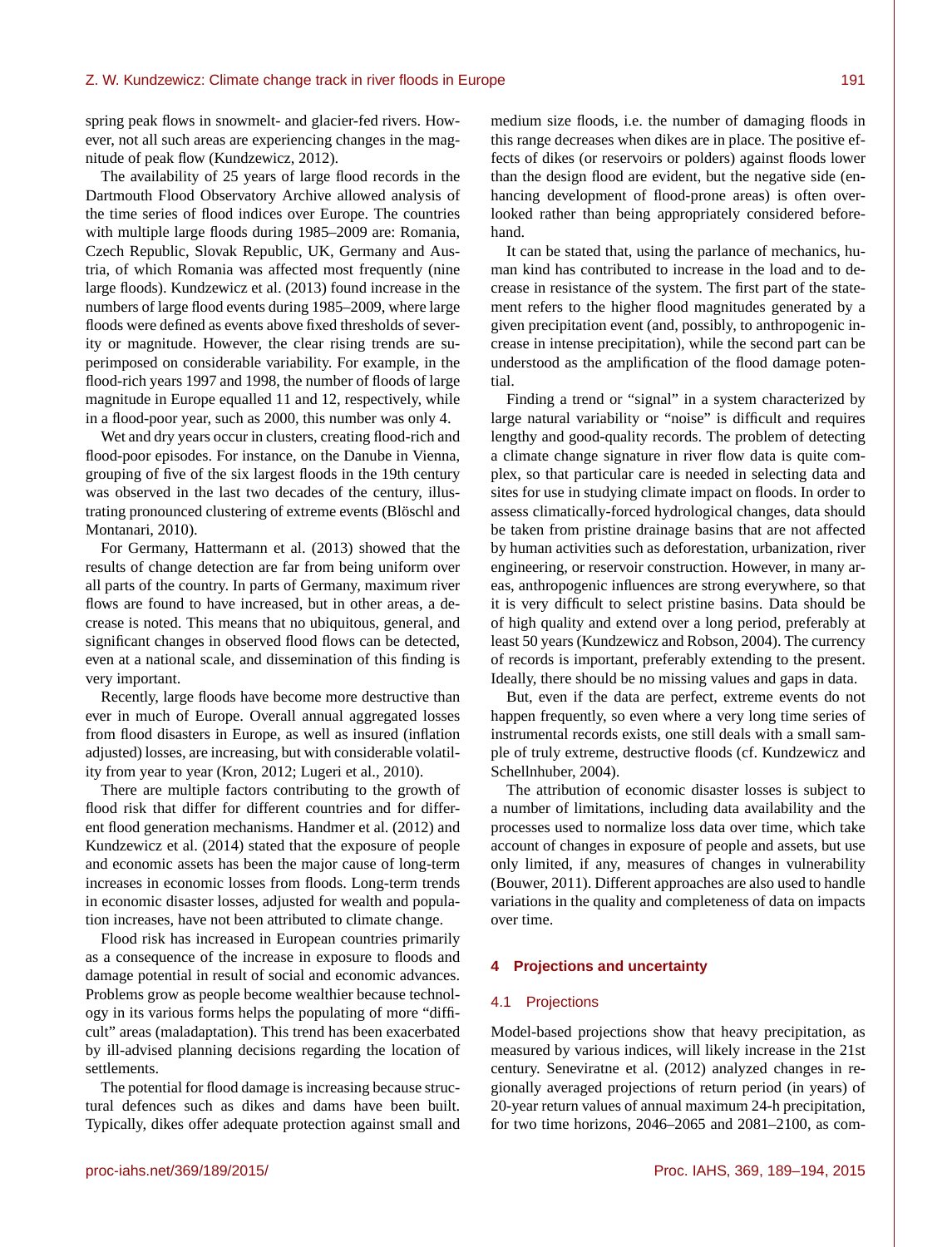pared to the late-20th century. The study was based on three different SRES emissions scenarios (B1, A1B and A2) and 14 general circulation models (GCMs). The results show that the median of the return period decreases for all three subregions of Europe considered in the study (North Europe, Central Europe, and South Europe and the Mediterranean), hence heavy precipitation is projected to be increasingly frequent. Recent model-based study by Kendon et al. (2014), with high spatial and temporal resolution, demonstrated intensification of precipitation extremes at sub-daily (hourly) time scale for the UK, including convective extremes in summer.

Climate-driven changes in flood frequency exhibit a huge complexity that depends on the generating mechanisms. That is, flood magnitudes are expected to rise where floods result from increasingly heavy rainfalls, while flood magnitudes may decrease where floods are generated by a smaller spring snowmelt. If climatic projections are correct, a notable – and beneficial – decrease in the probability of floods that generally corresponds to lower flood peaks is expected for a large part of Europe in the late 21st century, because of a reduction in snow accumulation.

Recent works by Hirabayashi et al. (2013) and Dankers et al. (2014) give flood projections for Europe that largely differ from projections produced by the same authors just a few years ago (Hirabayashi et al., 2008; Dankers and Feyen, 2008). The latter set of works projected increase of frequency of floods over a large part of Europe. Now, Hirabayashi et al. (2013) and Dankers et al. (2014) agree that 100-year floods and 30-year floods, respectively, are projected to increase over most of the globe, yet they also agree that the flood frequency is projected to decrease over most of the European continent. The recent projections by Hirabayashi et al. (2013) indicate flood frequency decrease in much of Northern, Central, and Southern Europe. Only for a part of Europe (British isles, Northern France, and part of Benelux), prevailing increases in flood frequency between 20th century (1971–2000) – control period and 21st century (2071–2100) is projected for a 100-year flood in the control period. Results of Dankers et al. (2014) show that increase in flood frequency (30-year flood in the control period) is likely to occur in even a smaller part of Europe (British isles).

Since the recent flood projections are so dramatically different from the earlier results (that were used as an input for loss projections), it is necessary to interpret the sources of these differences, and if the new results are corroborated, to translate the newest hazard assessments (Hirabayashi et al., 2013; Dankers et al., 2014) into quantitative flood loss estimates.

#### 4.2 Uncertainty

Projections of precipitation extremes are associated with large uncertainties. They result from uncertainties in models, downscaling techniques, and the natural variability of the climate. Rainfall extremes are underestimated by the climate models (as evident in model performance when simulating historical data), due to the coarse spatial resolution used in the model simulations. Hence, projections of future changes in extreme precipitation in the warming world are also likely underestimated. There are fundamental limitations of models, such as, for example, omission of landcover feedbacks, failure to preserve mass in the global water balance (see Liepert and Previdi, 2012), and poor representation of planetary-scale teleconnections (Kundzewicz et al., 2014). One should be cautious about regional- and local-scale projections of extreme precipitation (see Anagnostopoulos et al., 2010). Further work towards improvements in GCMs is much needed but this may take much time, while for the time being climate models are not ready "for prime time" (Kundzewicz and Stakhiv, 2010). The effect of long-term persistence, observed in real data, is typically ignored in climate-model-based studies (Koutsoyiannis and Montanari, 2007).

River discharge simulation under a changing climate scenario requires a set of GCM or RCM outputs (e.g. precipitation and surface air temperature) and a hydrological model, but the ability of models to simulate floods, and in particular the signs of past and future trends, depends on the ability of the climate models to simulate precipitation changes. Therefore, there is strong uncertainty in the projected changes in the magnitude and frequency of floods, while the GCM remains the largest source of uncertainties in hydrological projections for the forthcoming decades at the river-basin scale. Uncertainties from emissions scenarios and downscaling methods are also relevant, especially when projection horizon is further into the future.

As most of the observed warming is very likely due to anthropogenic influence (Stocker et al., 2013), one could expect the existence of a link between increasing atmospheric greenhouse gas concentrations and increasing flood proxies (e.g. maximum river flow). However, as demonstrated by Hirsch and Ryberg (2012), atmospheric concentration of carbon dioxide increases regularly, while high river flows in the USA do not. In contrast, Pall et al. (2011) undertook estimation of fractional attributable risk, trying to evaluate to what extent greenhouse gas emissions changed the likelihood of intense precipitation and high streamflow. They showed that increasing global anthropogenic greenhouse-gas emissions could have substantially increased the risk of rainfalldominated flood occurrence in the UK, as observed in autumn 2000 and as associated with a displacement in the North Atlantic jet stream. This study showed that there is now about 50 % chance that an anthropogenic influence can be detected for UK extreme precipitation in winter.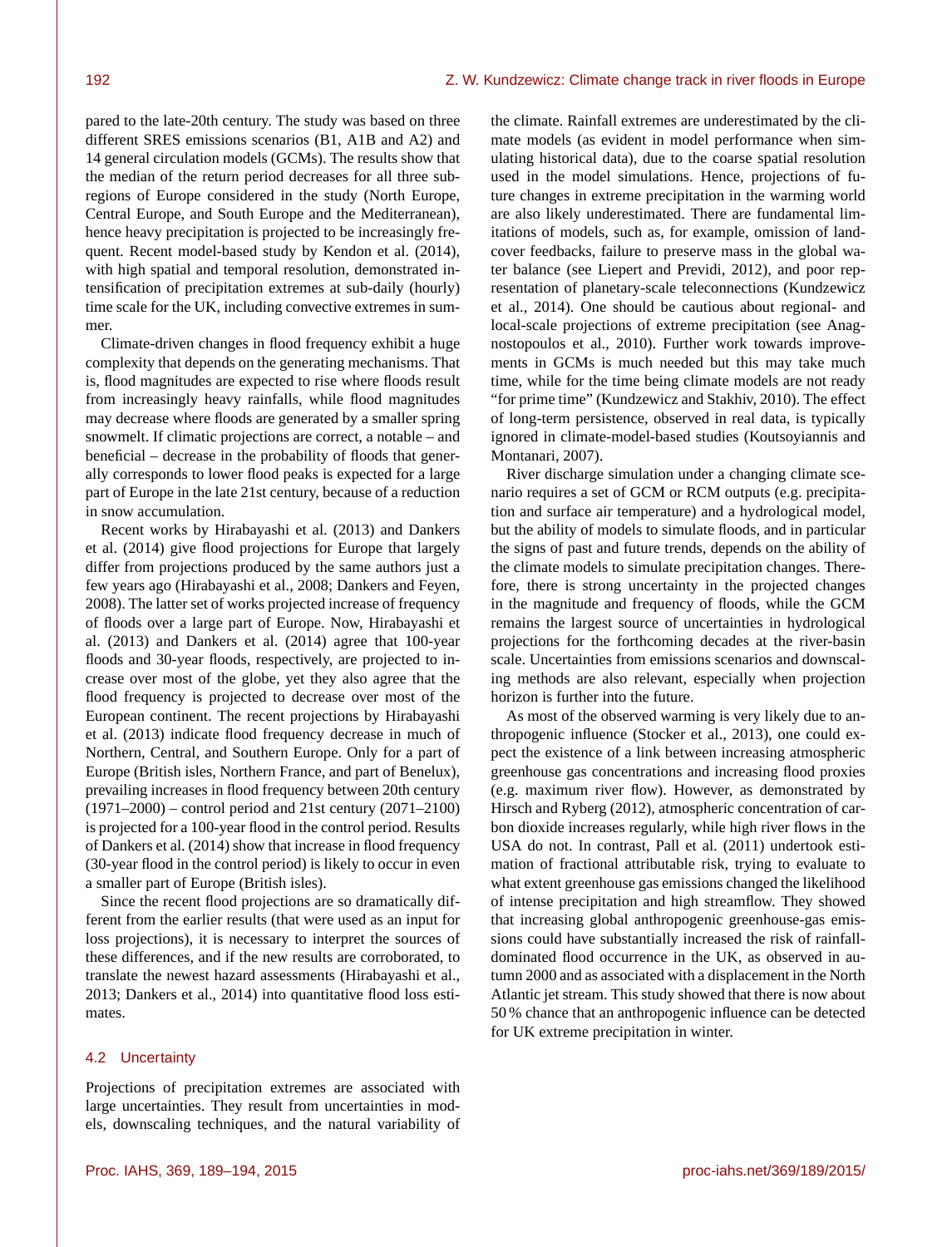# **5 Concluding remarks**

A few years ago, scenarios of future climate indicate a likelihood of increased intense precipitation and flood hazard in many areas of Europe (cf. Kundzewicz et al., 2010), but observations to date do not necessarily confirm this.

The linkages between enhanced greenhouse forcing and flood phenomena are very complex and, up to the present, it has not been possible to describe the connections well. There is no doubt that current trends in human activity on the landscape continue to cause an increase in flood damages. Decreasing or reversing this trend requires substantial attention and the actions needed to accomplish this are largely the same regardless of the nature of the driver of risk increase. A concern about the climate-flood linkage and its uncertainty causes society to lose focus on the things we already know for certain about floods and flood protection. Blaming climate change for flood losses makes flood losses a global issue that appears to be out of the control of regional or national institutions (Kundzewicz et al., 2014).

The climate change issue is very important to flooding, but we have low confidence about the science. The precautionary principle and adaptive management are a right choice. The state of the science of regarding the emissions-climate-floods chain should cause decision-makers to take a more cautious approach to flood adaptation because of the added uncertainty that enhanced greenhouse forcing has introduced.

**Acknowledgements.** Author has been supported by the Project FLORIST (Flood risk on the northern foothills of the Tatra Mountains), PSPB No. 153/2010, funded by a grant from Switzerland through the Swiss Contribution to the enlarged European Union.

# **References**

- Anagnostopoulos, G. G., Koutsoyiannis, D., Christofides, A., Efstratiadis, A., and Mamassis, N.: A comparison of local and aggregated climate model outputs with observed data, Hydrol. Sci. J., 55, 1094–1110, 2010.
- Blöschl, G. and Montanari, A.: Climate change impacts—throwing the dice?, Hydrol. Process., 24, 374–381, 2010.
- Bouwer, L. M.: Have disaster losses increased due to anthropogenic climate change?, B. Am. Meteorol. Soc., 92, 39–46, 2011.
- Choryński, A., Pińskwar, I., Kron, W., Brakenridge, R., and Kundzewicz, Z. W.: Catalogue of large floods in Europe in the 20th century, in: Changes in Flood Risk in Europe, edited by: Kundzewicz, Z. W., Special Publication No. 10, IAHS Press, Wallingford, Oxfordshire, UK., Chap. 3, 27–54, 2012.
- Dankers, R. and Feyen, L.: Climate change impact on flood hazard in Europe: an assessment based on high resolution climate simulations, J. Geophys. Res.-Atmos., 113, D19105, doi[:10.1029/2007JD009719,](http://dx.doi.org/10.1029/2007JD009719) 2008.
- Dankers, R., Arnell, N. W., Clark, D. B., Falloon, P. D., Fekete, B. M., Gosling, S. N., Heinke, J., Kim, H. J., Masaki, Y., Satoh, Y., Stacke, T., Wada, Y., and Wisser, D.: First look at changes in

flood hazard in the Inter-Sectoral Impact Model Intercomparison Project ensemble, Proc. Natl. Acad. Sci., 111, 3257–3261, 2014.

- Hall, J., Arheimer, B., Borga, M., Brázdil, R., Claps, P., Kiss, A., Kjeldsen, T. R., Kriaučiūnienė, J., Kundzewicz, Z. W., Lang, M., Llasat, M. C., Macdonald, N., McIntyre, N., Mediero, L., Merz, B., Merz, R., Molnar, P., Montanari, A., Neuhold, C., Parajka, J., Perdigão, R. A. P., Plavcová, L., Rogger, M., Salinas, J. L., Sauquet, E., Schär, C., Szolgay, J., Viglione, A., and Blöschl, G.: Understanding flood regime changes in Europe: a state-of-the-art assessment, Hydrol. Earth Syst. Sci., 18, 2735– 2772, doi[:10.5194/hess-18-2735-2014,](http://dx.doi.org/10.5194/hess-18-2735-2014) 2014.
- Handmer, J., Honda, Y., Kundzewicz, Z. W., Arnell, N., Benito, G., Hatfield, J., Mohamed, I. F., Peduzzi, P., Wu, S., Sherstyukov, B., Takahashi, K., and Yan, Z.: Changes in impacts of climate extremes: human systems and ecosystems, In: Managing the Risks of Extreme Events and Disasters to Advance Climate Change Adaptation A Special Report of Working Groups I and II of the Intergovernmental Panel on Climate Change (IPCC), edited by: Field, C. B., Barros, V., Stocker, T. F., Qin, D., Dokken, D. J., Ebi, K. L., Mastrandrea, M. D., Mach, K. J., Plattner, G.-K., Allen, S. K., Tignor, M., and Midgley P. M., Cambridge University Press, Cambridge, UK, and New York, NY, USA, 231–290, 2012.
- Hattermann, F. F., Kundzewicz, Z. W., Huang, S., Vetter, T., Gerstengarbe, F.-W., and Werner, P.: Climatological drivers of changes in flood hazard in Germany, Acta Geophys., 61, 463– 477, 2013.
- Hirabayashi, Y., Kanae, S., Emori, S., Oki, T., and Kimoto, M.: Global projections of changing risks of floods and droughts in a changing climate, Hydrol. Sci. J., 53, 754–772, 2008.
- Hirabayashi, Y., Mahendran, R., Koirala, S., Konoshima, L., Yamazaki, D., Watanabe, S., and Kanae, S.: Global flood risk under climate change, Nat. Clim. Change, 3, 816–821, doi[:10.1038/nclimate1911,](http://dx.doi.org/10.1038/nclimate1911) 2013.
- Hirsch, R. M. and Ryberg, K. R.: Has the magnitude of floods across the USA changed with global  $CO<sub>2</sub>$  levels?, Hydrol. Sci. J., 57, 1– 9, 2012.
- Stocker, T. F., Qin, D., Plattner, G.-K., Tignor, M., Allen, S. K., Boschung, J., Nauels, A., Xia, Y., Bex, V., and Midgley, P. M. (Eds): Climate Change 2013: The Physical Science Basis. Contribution of Working Group I to the Fifth Assessment Report of the Intergovernmental Panel on Climate Change, Cambridge University Press, Cambridge, United Kingdom and New York, NY, USA, 159–254, 2013.
- IWR (Institute for Water Resources, US Army Corps of Engineers): Flood risk management approaches as being practiced in Japan, Netherlands, United Kingdom, and United States. IWR Report no. 2011–R–08, 124 pp., 2011.
- Kendon, E. J., Roberts, N. M., Fowler, H. J., Roberts, M. J., Chan, S. C., and Senior, C. A.: Heavier summer downpours with climate change revealed by weather forecast resolution model, Nat. Clim. Change, 4, 570–576, 2014.
- Koutsoyiannis, D. and Montanari, A.: Statistical analysis of hydroclimatic time series: uncertainty and insights, Water Resour. Res., 43, W05429, doi[:10.1029/2006WR005592,](http://dx.doi.org/10.1029/2006WR005592) 2007.
- Kron, W.: Changes in flood risk: A re-insurers-viewpoint, in: Changes in flood risk in Europe, edited by: Kundzewicz, Z. W., Wallingford: IAHS Press, Chap. 26, 459–490, 2012.